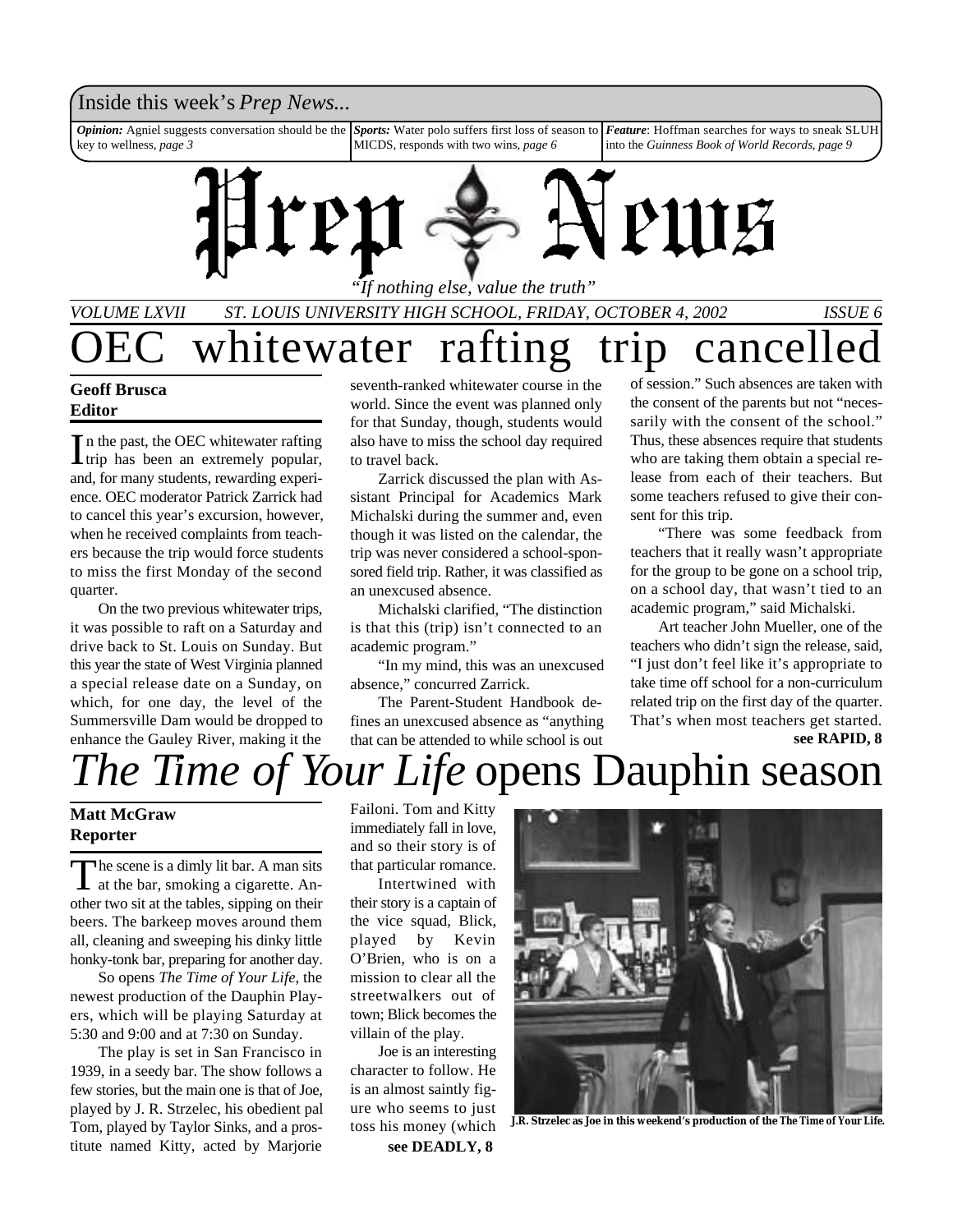

## 2 **News** October 4, 2002 Series of meetings to address Islam, Iraq *Renard hopes to curb religious bigotry, correct misinterpretations*

### **Brian Kane Core Staff**

Next week, students will have three<br>
venues available for them to learn venues available for them to learn about, discuss, and reflect on the religion of Islam and current events dealing with it.

On Monday, during activity period, Dr. Jack Renard will be visiting SLUH to give a talk entitled "Islam and Current Events." Renard is a theology professor at St. Louis University, and, according to Pastoral Director Robert Garavaglia, "one of the leading experts on Islam in the country." The talk, which will be held in the theater, will not be mandatory. "There was some thought (of making) it mandatory, but we decided that that really wouldn't set the best tone for the event," said Garavaglia.

One of the organizers of the event, STUCO Religious Commissioner John Barnidge, wanted to have a guest speaker address topics related to world religions and their connections to politics and current events. Some members of the history department also wanted to have a speaker who could talk about Islam, since it is discussed in the freshman Global History course.

Said Garavaglia, "The reason it's important to hear from someone like Dr. Renard is that, within this discussion of the terrorist attacks and the war on terrorism, so often our perspective is limited, whether it be by the emotional response that we have or just the limits of our knowledge and awareness."

After taking a summer Arabic course in Jerusalem, Renard went on to earn a Ph.D. in Islamic Studies from Harvard University in 1978. Since then, he has taught at St. Louis University in the Department of Theological Studies.

"It was pretty clear that when people talked about Islam and Muslims, they did it with a sneer," Renard cited as a reason for learning more about the culture. Though he held a greater interest in Hinduism and Buddhism, he thought Islam "was more important on a larger scale across the world."

Renard hopes that his talk will help curb religious bigotry and correct some misinterpretations and misunderstandings of the Islamic culture. "Just because somebody...flashes the symbols of that tradition doesn't mean that the person genuinely stands for the values of that tradition," he noted.

As a follow up to Renard's talk, there will be a teach-in during Tuesday's activity period in the Ignatian Conference Room. This event will give students a chance to react to Renard's talk, as well as ask questions and share feelings on the possible military action in Iraq. "It's such an important issue that we feel like there has to be some time and space created to address this as a school," Garavaglia said.

English teacher Rich Moran has helped plan the Tuesday teach-in. He hopes it will "get people thinking about the implications of a war on Iraq, or not having a war on Iraq" in a school and world where the issue is not often discussed. According to Moran, the forum will start with the clarification of factual details. No single

point of view will be advocated, and some adults will be present with differing points of view to keep discussion going. Several questions will also be asked during the session to encourage critical thinking on several facets of the situation. Some of the questions concern the possible link between Saddam Hussein and Al Qaeda, the type of government that would replace Hussein if he is removed from power, and whether or not the war would be a just war.

Moran does not have a clear idea of how many students to expect at the forum, but in the case of a high turnout, the session will take place simultaneously in the writing lab for those students who cannot fit in the conference room.

Finally, a liturgy of peace will take place in the student chapel during Wednesday's activity period "Fundamentally, we need to be in prayer about what we should be doing," said Garavaglia.

Garavaglia hopes that these events will give students a better "understanding (of) the history of Islam, and hopefully more of an understanding of what is taking place in current events."

# Witzofsky suffers seizure

### **Tim Piechowski Sports Editor**

Tuesday morning, 30-year pool hall<br>veteran Brother Richard Witzofsky, uesday morning, 30-year pool hall S.J., was taken to the hospital after "experiencing tiredness and some confusion," according to Jim Knapp, S.J.

While en route to the hospital Tuesday morning, Witzofsky experienced a seizure. Following the seizure, Witzofsky had trouble recognizing people known to him.

As of Thursday evening Witzofsky was in the intensive care unit of St. Mary's hospital.

"(Wednesday night) he recognized people and he was better," Knapp said.

On Thursday, Witzofsky's doctors were planning to run more tests to determine his status, and hoped to move him out of intensive care.

Witzofsky has had one other seizure before Tuesday.

"He had a seizure about eight years ago when he was (working at SLUH). The hospital never determined what caused it," Knapp said.

Witzofsky's seizure came just as he was beginning a new position at Green Hills, where Freshman Direction days are held. Witzofsky, 73, is scheduled to be in charge of maintenance of the facility, mowing the lawn and maintaining the pool. This past summer Witzofsky underwent a successful surgery replacing his knees.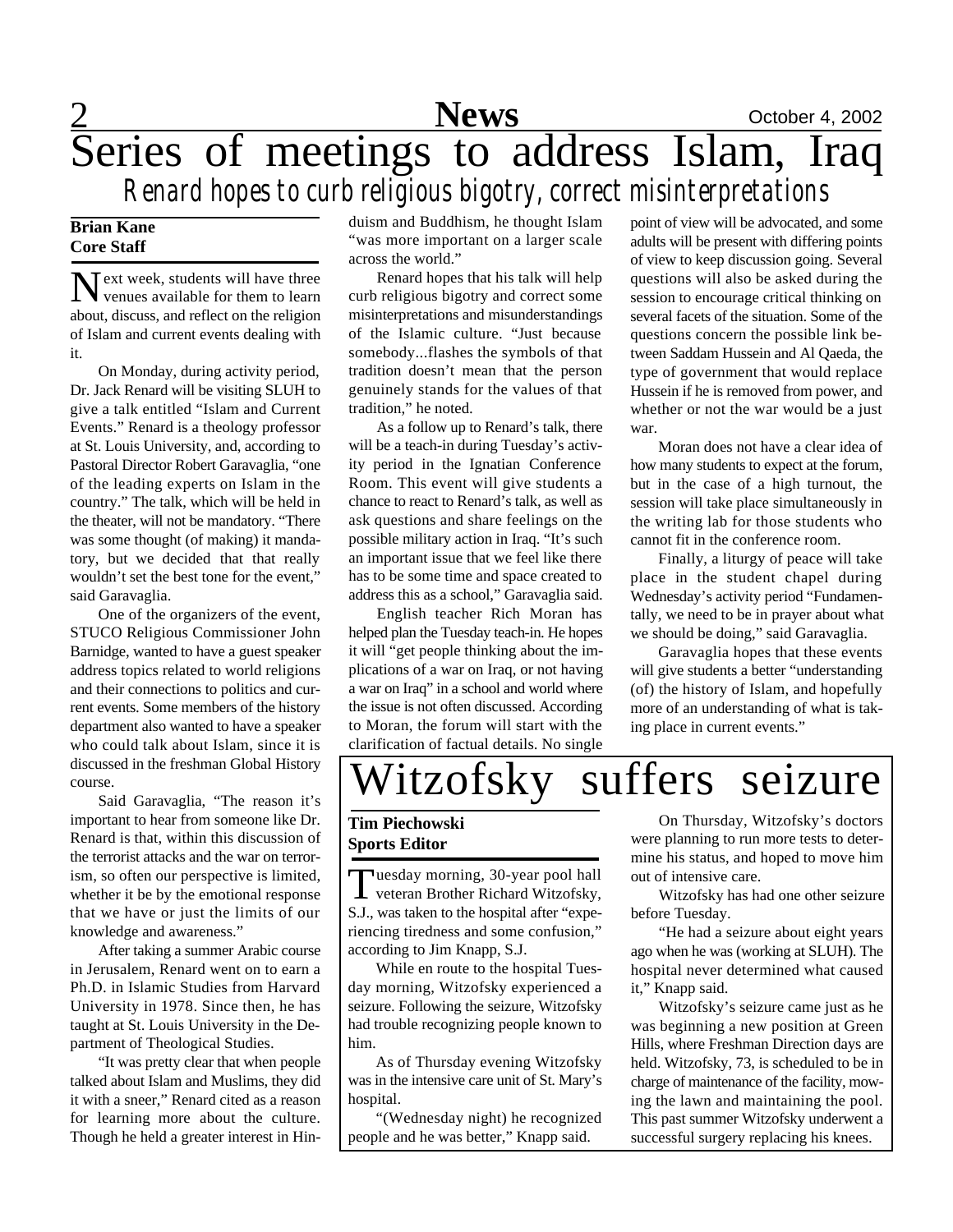## COMMENTARY Alcohol at SLUH: What do we know? What do we do?

### **Denis Agniel Editor**

Coming out of this summer's meetings, the school task force for wellness identified alcohol as a problem among the student body. Recently, the Wellness Club has organized an assembly and a parents' meeting in order to address this concern of student drinking.

The assembly offered three speakers, who each addressed the entire student body. This approach left me feeling lost in the crowd, distant from the message, and inactive. The parents' meeting offered students the opportunity to participate, but only a few who could merely share their limited experience anecdotally.

So what do we, as a community, know?

We know very little about drinking among the student body. Our evidence is almost solely anecdotal. We know very little statistically about the student body with regards to drinking. Even the national statistics describing high school students don't accurately describe SLUH; Wellness Club moderator Craig Hannick has said that our student body is a "highly skewed population," and that "Our students are a little bit different."

Then how do we figure out what kind of a problem there is?

Inexperience is a limiting factor in our perception of the problem. My perspective as an underclassman was that nearly everyone in the school used alcohol. With limited experience and no evidence to the contrary, I just assumed it to be true. My perspective now shows me that many of my classmates don't drink. None of us has a perfect understanding of alcohol use here; very few of us even have an understanding of the problem outside of our own group of friends.

If we can't even know what the problem is or to what degree it affects SLUH, then how do we figure out what to do about it?

Perhaps students who have given the issue of alcohol use serious thought in their own life, in their own situation, can offer their conclusions to students forming their own opinions on alcohol. I applied to become a senior advisor because I firmly believe that seniors can have a major influence, whether it be for positive or negative, on all underclassmen and freshmen in particular. If upperclassmen, after serious consideration of the issue, share their thoughts and decisions about alcohol with underclassmen, perhaps some closed perspectives, like mine as a freshman and sophomore, can benefit from those with more experience.

If we haven't yet identified the problem, why must we be determined to fix it? Why are we assembled with the entire school to "fix" an assumed substance abuse problem of the student body?

I think drinking is a seriously personal issue, and one that needs to be dealt with on an individual basis. If more people discuss their personal position on the issue with others, not only will we be better prepared to evaluate the problem, but we will be able to act more readily on the problem as we see it.

I encourage both formal and informal discussion about alcohol use at SLUH. Whether it be a conversation with friends at the lunch table, a discussion with carpool on the ride home, or a series of organized small group sessions concerning alcohol use, honest conversation can only strengthen the community's awareness.

I do not think the scope of such decisions should be limited only to seniors and juniors. Freshmen and sophomores should indeed share their thoughts and opinions as well, but I especially encourage the elder statesmen of the student body to participate in discussion.

I think that through discussion in an honest and non-judgemental way, my perspective, as well as the perspectives of those discussing with me, will broaden and become healthier. My decisions and opinions will be better formed, and I hope others' opinions will as well. As a result, we as a community can be better prepared to deal with what problems there are on an individual basis.

## LETTERS TO THE EDITOR OEC whitewater trip should not have been cancelled

To the Editor:

One of the OEC's most popular trips, a whitewater rafting trip, will not happen this year. The trip to West Virginia's Gauley River was planned for the weekend after first quarter exams. The students would have to travel home on Monday, missing a day of classes. As teachers found out about the upcoming absences, a number of the faculty complained to Mr. Zarrick about the inconvenience it would cause.

We are upset that members of the faculty have complained that the trip is inappropriate and that it should be cancelled. Of course, the trip would cause students to miss out on the day's lessons, and we realize this. From past experiences at SLUH,

though, we have found that rarely did any of our classes cover new material the day students return after exams. Rather, the corrected exams are given back and discussed in class. Even if new material were covered, the students take full responsibility to make up that work in an appropriate amount of time. Just as with other planned "unexcused absences," the students had taken the proper procedure of notifying the teachers and noting the assignments due upon return. Therefore, missing a day of classes should not hinder OEC members from taking an adventurous trip.

Part of what makes up SLUH is the array of clubs and organizations in which students can become involved. As fresh**see SHAVER, 4**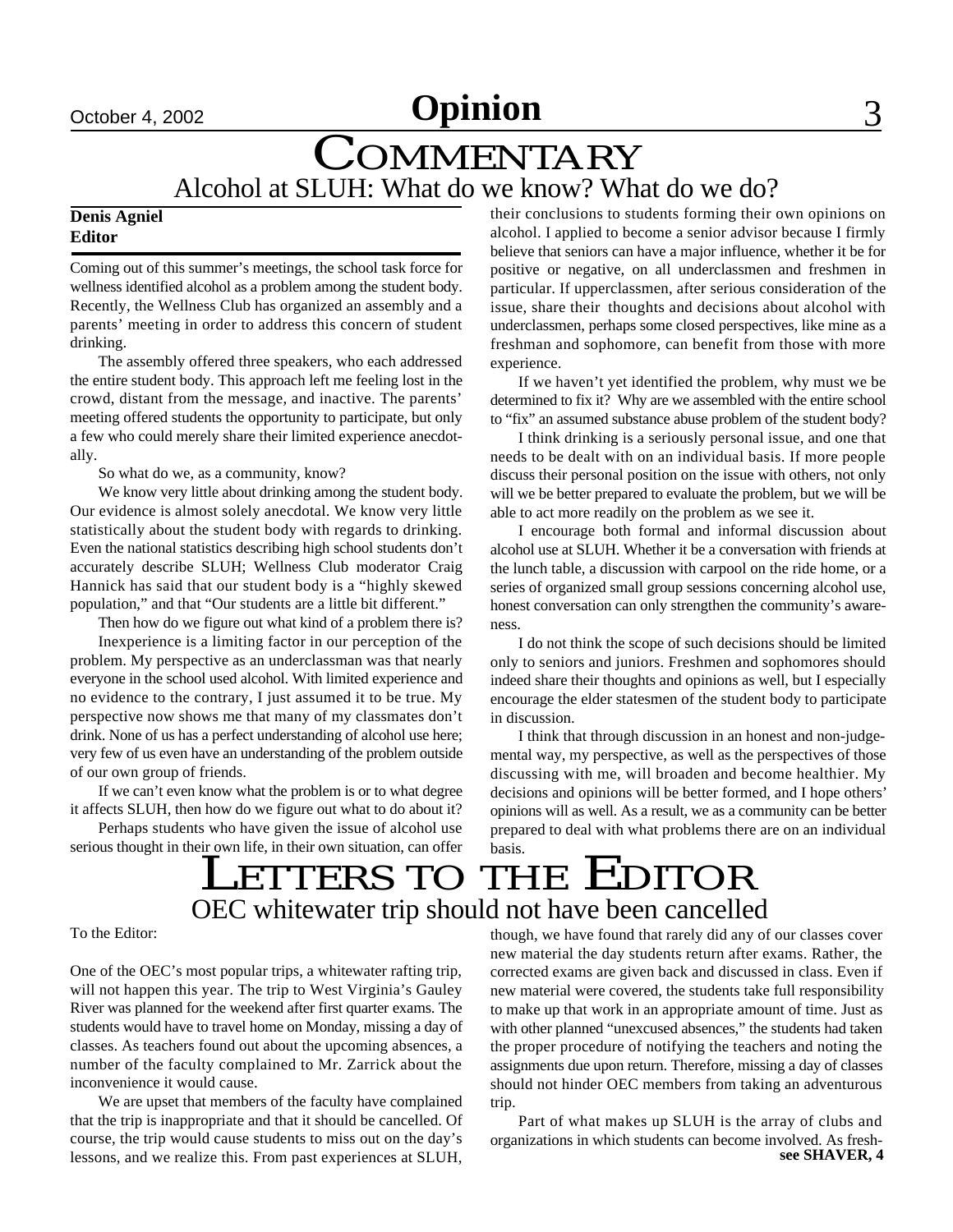## 4 **News** October 4, 2002

## No possum, no sop, no taters: critter caught, caged

### **Tim Weaks Reporter**

E arly on the morning of Friday, Sept.<br>27, a possum lay trapped inside a arly on the morning of Friday, Sept. cage in the Mother's Club room in the basement. The 20-inch long possum had apparently decided to make a home in the basement and was discovered last Tuesday by several janitors. The possum had reportedly caused damage to several items in the room.

The next day, biology teacher Steve Kuensting investigated the area. In the sawdust scattered around the wood shop in the basement, he found tracks that he

SHAVER

men, we were told that the most important thing to do at SLUH was to get involved. Senior Advisors have told their freshman advisees the same thing.

It seems, however, that members of SLUH's faculty are voicing conflicting ideas. They don't seem to want their students to involve themselves in SLUH's clubs. Why would the faculty and administration stifle the works of one of SLUH's clubs? Is it that unreasonable to miss one day of classes in order to experience an adventure of a lifetime? We know that academics are high on the list of a Jesuit education, but isn't part of an education achieved through experience also?

Maybe the lessons and values learned through the experiences of the clubs and organizations at SLUH are not equally important to those learned in the classroom. Then why do we have sports teams? Being on the team does not teach me the laws of physics, or who Jesus really is, or who invented the printing press. Rather, other lessons and values are learned: teamwork, determination, perseverance, selfconfidence, and much more. The same goes for the clubs at SLUH. They are part of what SLUH is. They should not be suppressed as the OEC's trip was, but should be nourished and encouraged.

On a personal level, we can vouch for the validity of the field trip. We took the same trip freshman year, and it was one of believed were a possum's. So around noon on Thursday, Kuensting set a trap in the Mother's Club room. The trap contained peanuts laid inside a special device used to capture wild animals.

Around 7:30 the next morning, Kuensting checked his trap, and, just as he suspected, inside was a furious and fiercelooking possum, baring his teeth toward the science teacher.

Kuensting stated that he had a pretty good idea of how exactly the animal was snared. "I think that sometime in the middle of the night he stepped into the cage and got stuck while going for the the peanuts, which I'll tell you cannot be easy because

(from 3) the most memorable experiences of our will not be able to experience all this. This high school careers. Not only did we witness the greatness of a majestic river, but the fellowship created between the students as they completed rapid after rapid of horrifying whitewater is also unmatched.

> When we were freshmen, we looked up to all of the older guys, whether it was on the river, playing football at camp after the day's rafting, or telling stories around the campfire. The underclassmen this year

they were stuck in there good," says Kuensting. "He had to pull to get them."

Then that Friday, Kuensting and fellow biology teacher, Dan Shelburne showed off their catch, not quite sure what to do with it at the time.

Later that night, Kuensting brought the possum, still housed in its cage, to a park to set it free. Together with his twoyear-old daughter, Kuensting opened the door to the cage and watched the creature step out the door and then disappear somewhere into the darkness.

"My best guess is he's probably lounging around in the park somewhere," said Kuensting. "I'm just glad it wasn't a skunk."

is not a normal activity and could actually be the only chance for some students to have such an experience.

If SLUH truly wants to maintain its educational integrity, the school needs to live up to its claims of developing the whole person. Hopefully in the future, such decisions will be made differently in order to portray what SLUH really is.

### Forest Park Service group works to restore Forest Park's beauty Matt Shaver '03

### **Patrick Stephens Core Staff**

When students signed up dur-<br>ing the 2000-'01 school year for the CSP Forest Park Forever Project, they didn't think they'd be doing clerical work in Forest Park. But that is precisely what the group did during the '00-'01 school year.

Recognizing that the objective for which most students signed up wasn't being achieved during the '00-'01 school year, at the beginning of the '01-'02 school year, '02 graduate Paul Embree, along with former CSP moderator Patrick Zarrick, decided to switch the focus and get involved in other ways in Forest Park.

Embree and Zarrick asked Ken Cohen, of the Forest Park Forestry Division, about other possible ways students could contribute to the upkeep of the park. Under Cohen's supervision last year, the group spent the entire year removing nonnative plant species of honeysuckle and grapevine in the Kennedy Woods in the southwest section of Forest Park, according to senior Greg Stahl.

In an effort to distinguish themselves and the work they do from the organization Forest Park Forever, the group, currently led by seniors Greg Stahl and Cliff Reynolds, calls itself the Forest Park Service Group. They work in Forest Park every Tuesday after school for about an **see HONEYSUCKLE, 8**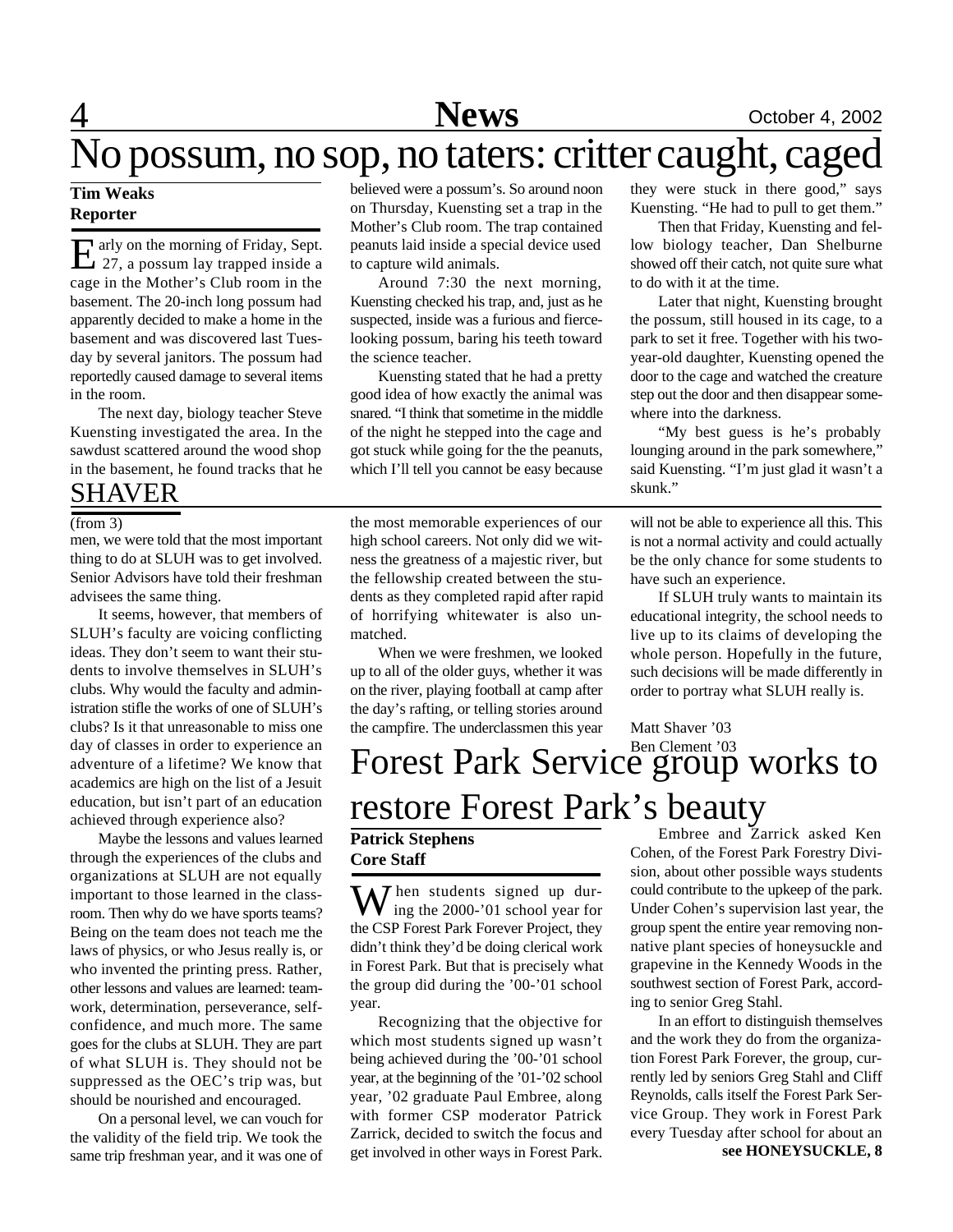### **Sports Sports**

## **Sports** 5 Soccerbills improve to  $10-2-1$  with  $3-0$  wee

### **Dave Mueller Core Staff**

The Jr. Bills had an impressive week,<br>going 3-0 with victories over<br>Edwardsville, Duchesne, and Rockwood he Jr. Bills had an impressive week, going 3-0 with victories over Summit.

The team began the week last Saturday, trekking across the Mississippi River into the home of the Edwardsville Tigers.

Unfazed by the journey, the Jr. Bills started off with tireless pressure and containing possession, letting the Tigers run themselves down.

"That was, to this point, our best half of soccer," said assistant coach Charlie Clark. "We tackled hard and possessed the ball well."

Head coach Charlie Martel added, "I was really amazed (at how) fast the ball was moving. This is the kind of half (Clark and I) envision for this team."

The varsity squad relaxed early on, helped by a quick goal from sophomore Brent Zang, who won the second ball from a corner kick and one-timed a knuckling shot far post from the top corner of the eighteen-yard box.

The first goal has been important to the Jr. Bills, considering they are 10-0-1 when they score first and 0-2 when they give up the first goal.

The game had a bizarre feel at the beginning, as the referee had a less-thanflattering discussion with Martel prior to the match. This feel continued later in the first when the referee made a questionable handball call in the box to give the Tigers a penalty kick.

"At the beginning of the game there was a disagreement about the starting time," said Clark, "and the handball seemed to be the result of that disagreement."

Martel had another view saying, "I think he called it as he saw it... That is the thing about handballs, they are judgment calls."

Whatever the truth is, the Scorefirstaskquestionslaterbills responded well, scoring again on a great individual effort from junior Joe Germanese to end the half with the Davidsbills up 2-1.

However, the team's second half woes continued as they came out flat, giving the Tigers the majority of their scoring opportunities in the first ten minutes of the second half.

"We have to learn not to play with too much emotion," noticed Martel. "Sometimes we let teams that play hard disrupt our focus."

Clark also addressed the issue, saying, "We expended a lot of energy in the first half and it is hard to keep that energy level throughout the game."

Martel added, "We did take the game back in the (last twenty minutes)."

The team took control of the game for good when senior Adam Twellman capped off the scoring to give the Jr. Bills a 3-1 victory.

The squad came back home to play a fast Duchesne team on Monday. "They

### places second at Hancock Invitational **See SLOBO, 7**

### **Pat Meek Core Staff**

This past Saturday, the Saint Louis U.<br>High cross country top seven and JV his past Saturday, the Saint Louis U. teams put together a strong showing at the Hancock Invitional, one of the marquee meets in the state and nation. The varsity team members were able to pull themselves across the line for a second-place overall finish, while the JV team dominated their race.

The varsity team, composed of Peter Schaefer, Drew Noblot, Kevin Crean, Matt Killany, Andrew Linhares, Brennan Connor, and Alex Muntges, ran against a field that included nationally-ranked Liberty and some of the top programs in the area, namely Lee's Summit and Fort Zumwalt South. Going into the meet, the varsity had hoped that this race would finally pull them ahead of some of these programs and put them on par with Liberty; however, even with six of the top seven running a solid race, the Harrierbills were still unable to accomplish their goal.

The varsity squad was led by Schaefer, who ran most of the race right behind the leaders, who included Adam Perkins, the returning state champion from Liberty, and Nate Smith of Hickman.

Linhares followed right behind Schaefer's all-state caliber time of 16:47 with a time of 17:03. Following Linhares were Muntges (17:14, 21st place), Connor ( 17:29, 32), Crean (17:31, 33), and Killiany (17:43, 42).

"I didn't think we performed to the level that we are capable of. The people we beat, we always beat," Schaefer said. "We got blown out by Liberty."

Unfortunately for the Jr. Bills, Noblot, who has consistently been one of the Jr. Bills' top runners, developed a severe side stitch midway through the race and could not shake the stitch until the last mile, but by that time he was out of the race.

Liberty finished in first, with an impressive 25 points, followed by the Jr. Bills with 105 and Lee's Summit North with 108.

"The team did not fail," said head coach Jim Linhares, " but I think our guys know they didn't run the race they could."

The JV, who also ran at the Hancock Invitational, put together their most impressive race of the season by dominating every other team at the meet.

The JV was once again led by captain Kyle Gonnerman, who won the race over his year-long foe, senior Geoff Stewart, by 40 yards. Gonnerman and Stewart, who had times of 17:46 and 17:57, respectively, were follwed right behind by Joe Carlson.

One of the standout races this week was by Ben Murphy-Baum, who as a freshman in his first 5K race ran himself into the second seven with a time of 18:43.

"The JV team was awesome," stated **see 3.1 MILES, 7**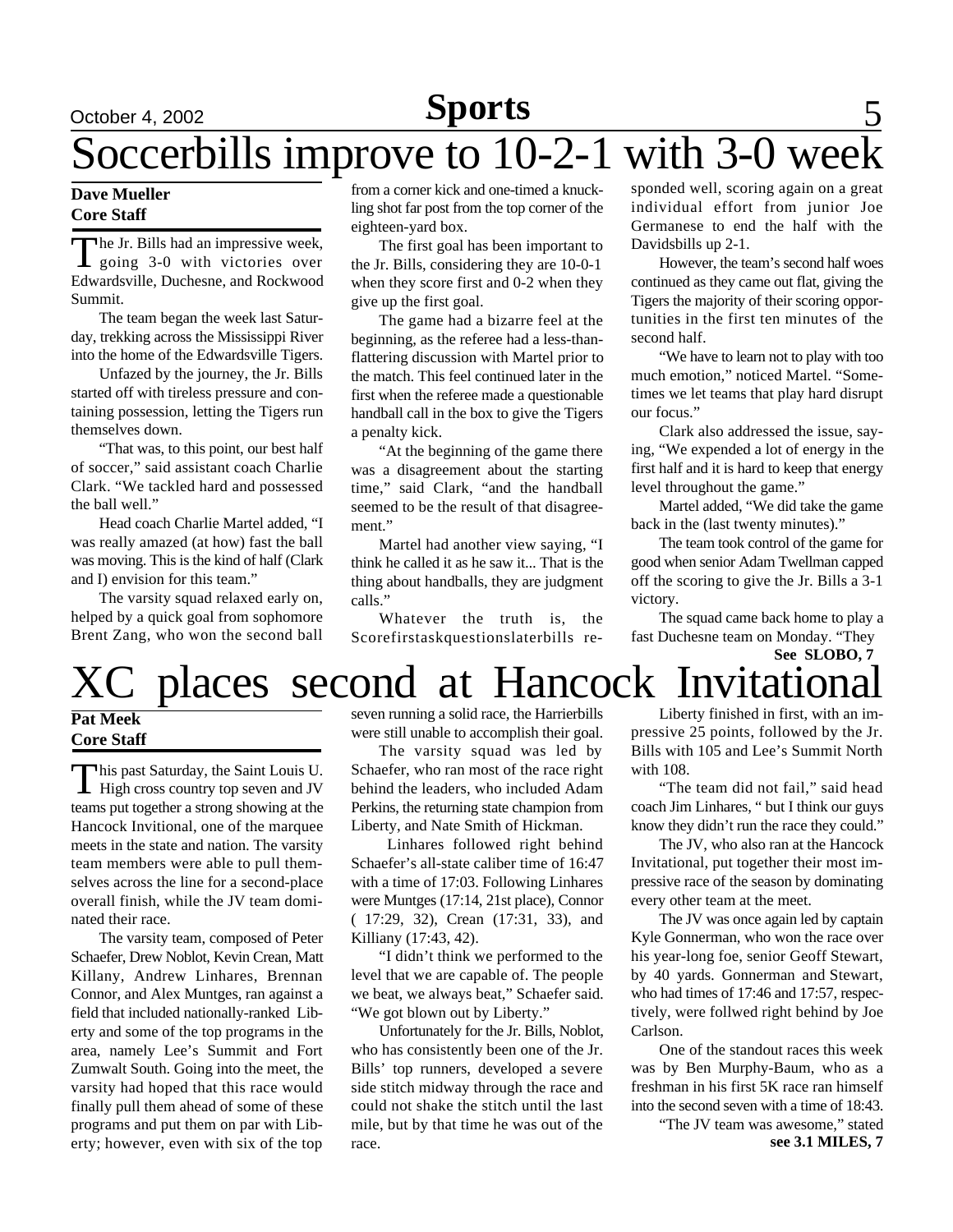## 6 **News** October 4, 2002 Polobills lose to MICDS, recover with 2 wins

### **Jon Kim Reporter**

On Sept. 26, the Jr. Bills<br>
entered their match with preentered their match with previously-defeated rival MICDS confidently, but, unfortunately, they walked away with their first loss of the season.

Amidst cheers from the fans at Forest Park Community College, SLUH attacked the MICDS goal with style and energy, but unfortunately the tides of fate turned against the Jr. Bills, leaving them

with a disappointing 8-7 defeat.

During the first half of the game, SLUH lacked decisive offensive momentum and power, allowing MICDS to pull ahead early in the first quarter. MICDS barely managed to squeeze a goal through goalie Cliff Reynolds' arms, and, about a minute later, another shot managed to slip past Reynolds.

Although unable to score a goal,

# Gridironbills top Gateway for first

### **Dan Sinnett Core Staff**

Relief came to the SLUH football<br>team last Friday night as they beat elief came to the SLUH football the Gateway Jaguars 24-12.

In their third away game, the Jr. Bills were mentally ready for an overmatched Gateway team. SLUH dominated every aspect of the game: offense, defense, and, most of all, special teams. The Jr. Bills wanted to win the game, and it showed on the field.

The offense was very efficient, considering that quarterback Dossie Jennings left the game early in the second quarter and SLUH only passed for 75 yards. Running back Brent Harvey shouldered the load for the remainder of the game. Harvey handled the ball 33 times without fumbling, and racked up 126 yards. Harvey also added a winning touchdown that gave the Jr. Bills an 11-point cushion heading into the locker room for halftime.

SLUH did counter-attack vigorously, with senior Phil Abram repeatedly crashing the goal; the MICDS goalie however, flailed

|                      |  |       | WATER POLO POINT LEADERS |       |
|----------------------|--|-------|--------------------------|-------|
| <b>Player</b>        |  | Goals | <b>Assists</b>           | Total |
| <b>Bill Dahlmann</b> |  | 38    | 6                        | 44    |
| Tim Heafner          |  | 26    | 11                       | 37    |
| Tom Heafner          |  | 13    | 22                       | 35    |
| Phil Abram           |  | 11    | 15                       | 26    |
| Nick Konczak         |  | 10    | 10                       | 20    |
| Michael Leutchmann   |  | 14    | 6                        | 20    |

his arms wildly, luckily deflecting the ball out of the pool. Abram also popped the ball into the air to demonstrate to the referees that the MICDS defenders were illegally pulling back on his arms, but throughout the game the referees failed to notice these fouls.

In the second quarter, MICDS again dominated the pool, effectively using the bottom of the pool to snuff out the Jr. Bills' offense by stealing hole passes. Unable to

play, saying, "(offensive coordinator Robert Chura) put us in some sets that forced Gateway to do some things with their defense."

Kicker Tim Simon added a field goal and quarterback Matt McArthur completed a 12-yard pass to tight end Phineas Troy to com-

plete the scoring in the first half.

Jr. Bills converted a fake punt.

Troy's catch wouldn't have been possible without a little razzle-dazzle from the SLUH special teams. On fourth and 21, the

The team lined up in punt formation, and Simon completed a forty-yard pass to Joe Azar, who was not guarded on the play. The amazing pass-catch-run was only the

The offensive line manhandled the Jaguars, giving Harvey plenty of room to run. Ever-humble coach Mark Tychonievich took no credit for his line's

adapt to the MICDS goalie cheating out to snatch passes away, SLUH gave MICDS a chance to prevail offensively in the deep

end. Scoring multiple trash goals by illegally pushing off SLUH hole guards and shooting cross goal shots, MICDS increased the deficit to 5-1.

The Polobills roared into action after the half-time break, forcing turnovers, completing counterattacks, and neutralizing MICDS' offensive momentum. SLUH's unrelenting defense repeatedly stripped the ball away from MICDS, bolting down the pool and

banging it into the goal.

With fourteen seconds left in the third quarter, senior Billy Dahlmann barreled down the right side of the pool with the ball, trailed by an MICDS defender. Anticipating the reaction of the defender already before him, Dahlmann ducked his head and swiftly turned the defender, but the trailing MICDS defender already caught up with Dahlmann. Dahlmann saw Tim Heafner cross goal and gracefully

# **see SPEEDOBILLS, 7**

beginning of the night for the special teams.

Gateway had problems with their punting game all night long. On one Gate-

> way punt attempt, the SLUH lineman got such a jump on the ball that the kicker was unable even to kick the ball, resulting in a turnover.

> One shocking number on the night was the Jr. Bills' average starting field position at Gateway's 49-yard line, a tribute to the special teams.The frustration for Gateway extended into the of-

fensive side of the ball.

The SLUH defense gave the Jaguars nowhere to run, despite quarterback Ricky Lenior, a "gifted athlete with a great deal of ability," Tyconievich said.

Much of the Gateway offense came from Lenior's being flushed out of the pocket by a rabid defensive line. Two things must happen to make a quarterback

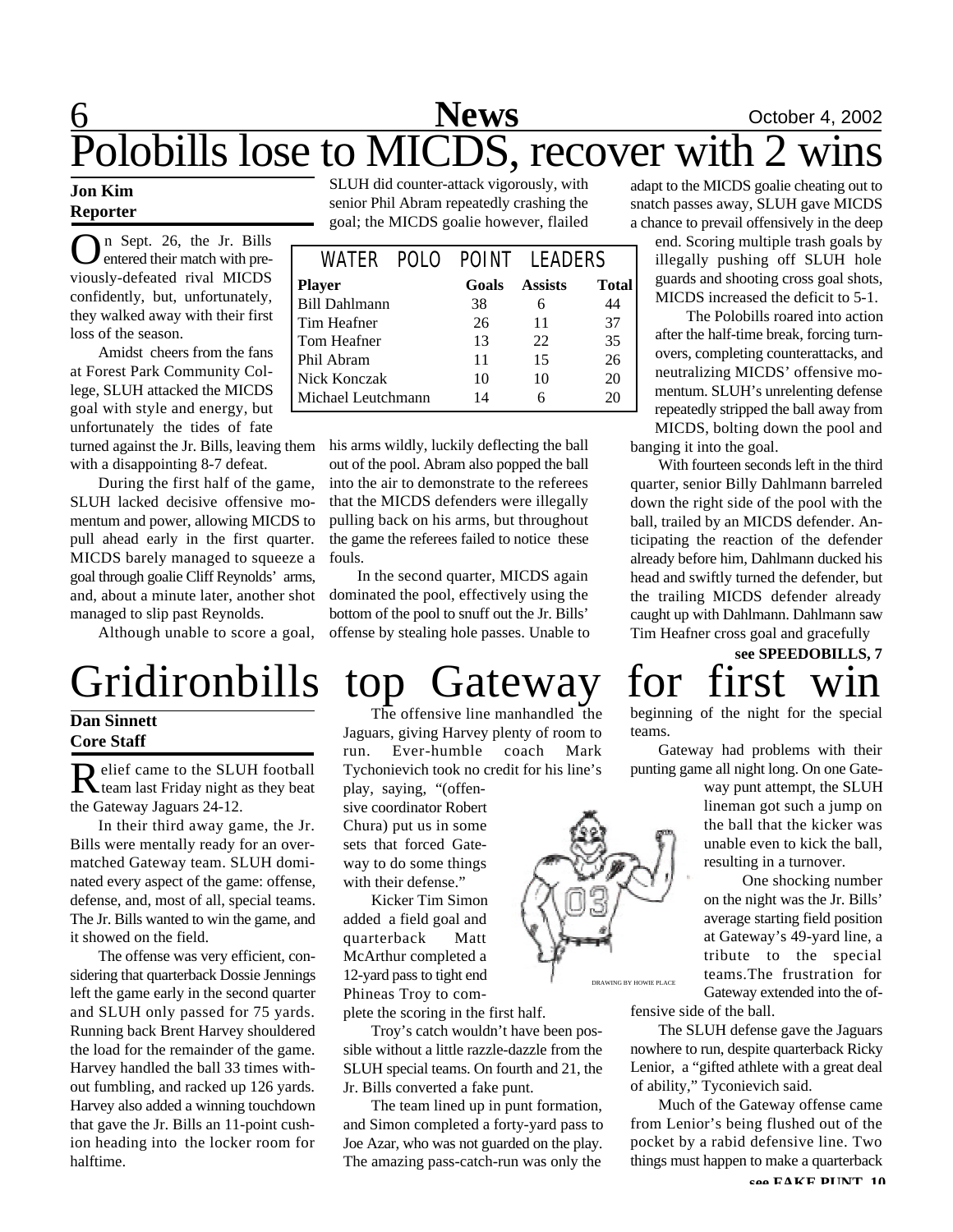### SLOBO

were one of the toughest teams we've played," said Martel. "Their quickness was exceptional."

The Ronaldobills took the pitch with vigor once again, tackling hard and making crisp passes. Alas, the Pioneers' defense left few holes to expose, and their keeper was big, strong, and fast, which allowed him to cover the entire box. The first half concluded 0-0.

"It is extremely satisfying to see how high a level a team can play," Clark said, "yet frustrating when they cannot reward themselves."

The game seemed as if it were going to end in a stalemate until, with less than a minute left, Twellman received the ball on his chest near the box and then deli-

### SPEEDOBILLS

#### (from 6)

flicked a pass to him just before the defenders crawled all over him. Heafner snatched the ball out of the air and whipped it past the goalie's head.

At the end of the third quarter, four goals from Tim Heafner and one from junior Nick Konczak helped erase the four goal deficit, and the Jr. Bills emerged with a 6-5 lead.

Charged with energy from the phenomenal third quarter comeback, Jr.Bills' fans rallied loudly at the start of the final quarter. Undaunted by cheers, MICDS attacked, notching a goal at 5:42 to tie the game. Pulling ahead on a four-meter penalty shot, MICDS briefly held a lead, but Dahlmann blasted a shot from the hole into the goal, flexing his muscles like a madman and intimidating the MICDS players. Yet MICDS managed to take the Jr. Bills by surprise, scoring on a quick shot from half immediately following the restart play after Dahlmann's goal.

 The Jr. Bills worked valiantly to generate offensive momentum to tie up the game, but couldn't finish their offensive drives, and ultimately lost the game 8-7.

Baud asserted that the mistake that cost the game was a freshman mistake of not matching up at half, which allowed MICDS to score a half-pool shot.

(from 5) cately flicked the ball over the defender's head while rolling off the mark to strike a full volley top shelf past a helpless Pioneer goaltender.

> Twellman has been giving the back of the net a workout this season, scoring eleven goals in thirteen games thus far.

> "Adam has been absolutely amazing," Martel said. "He has incredible touch and vision. I think that is what gets him open."

> Junior defender John Reagan added, "(Adam) works hard and puts the ball away when he is given the chance."

> The week ended on an off-game against the Falcons of Rockwood Summit. The team did not have a bad game, but it certainly was not up to the level at which it had been playing since the loss to

> Baudendistel also noted that the team didn't play as well, only scoring in two of seven power plays, and that MICDS knew SLUH's game plan from the last game. However, Baudendistel believes the outcome will be different when MICDS cannot stand on the bottom and throw easy cross goal passes.

> Determined to rebound from their loss to MICDS, SLUH launched a forceful attack against Parkway Central last Monday. SLUH ruled over the Colts like a despot, tyrannizing their measly defense with seven goals in the first half. With Tom Heafner guarding their main hole man tenaciously, the Polobills nullified any threat from their offense, forcing turnovers. Although starting to aggressively battle in hole, the Parkway Central players discovered the futility of playing against the prowess of the Turbobills, and star performances from Dahlmann (3 goals, 1 assist), Tim Heafner (4 goals), and Phil Abram (1 goal, 3 assists) demoralized Parkway Central even further. The Jr. Bills easily batted Central away with a 14-4 victory.

> Last Tuesday, SLUH reigned supreme against DeSmet. Although the Spartans notched an early goal, the Polobills answered back in force, slamming four first quarter goals into the DeSmet net.

> > Sprinting down the pool for a pass,

DeSmet two Saturdays ago.

The squad scored in the first half this time, rather than waiting until the closing minutes. This time Senior captain Matt Kreikemeier finished off a great run started by senior Pat Ferrell, then calmly slotted the ball past a diving Falcon goalkeeper. The first half ended 1-0.

The second half proved nearly identical, with okay-but-not-good play from the Jr. Bills. This time it was senior Tom Winkler who slipped the ball into the net, giving the Jr. Bills a 2-0 victory to close out a good week.

"We have been playing at a really high level the last week and half," explained Martel, "but (sometimes) you just get a little flat and you have to gut it out and get the win."

senior Mike Leuchtmann grabbed the ball right before the DeSmet goalie sprung for it, shot a backhand into the goal as the goalie tried in vain to deflect his shot.

During the second quarter, SLUH scored two more goals, ending the half 6- 1. Although Reynolds allowed a goalie shot to slip past him, SLUH ended the game 12-2, with Leutchmann and Tim Heafner scoring three goals apiece.

Although the first loss of the season was disappointing, it was an aberration, and the Polobills quickly recovered from their stumble, aware of the improvements needed in their game play. In reference to the past three games, Baud laconically stated, "We need to play better."

### 3.1 MILES

(from 5)

Linhares. "It was fun to see the determination that we had had in the race."

This week the Prefontainebills will be competeing against other Jesuit schools in the Midwest at Chaminade if the 3rd annual Jesuit Invitational. The team encourages you to come out and support the Jr. Bills at this meet.

For more information about the SLUH cross country team please visit www. sluh.org/xc/xc.htm.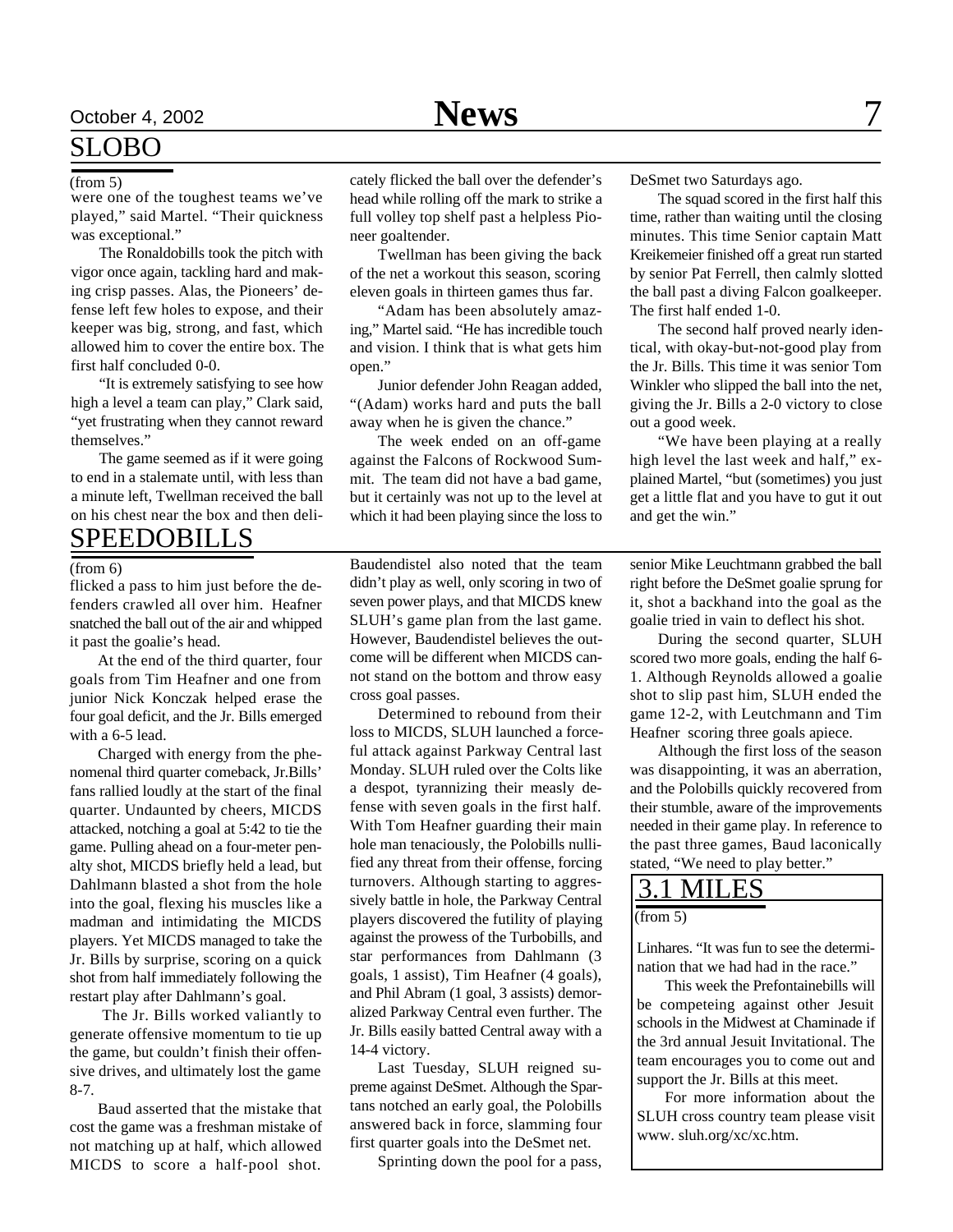## 8 **News** October 4, 2002 RAPID

#### (from 1)

That's when I give presentations, present problems, start projects."

"I realize how precious class time is, but I'm of the belief that not all learning is done between eight and three," Zarrick noted. "I think that with service, teambuilding, self-esteem, challenging opportunities, those kinds of things, this trip provides a valuable learning experience."

But, despite whatever good the trip would do for students, many teachers thought, according to Zarrick, "This OEC trip was a continual erosion of class time."

Michalski argued, "I think these things need to happen outside of class time... Class time is a very limited amount of time."

Assistant Principal for Student Welfare Eric Clark listened to many faculty concerns, and Clark said, "Some teachers looked at this as a vacation, basically an

### DEADLY

### (from  $\overline{1}$ )

he has quite a bit of) at everyone around him. Also, there is a struggle between cops and rioting workers. A longshoreman named McCarthy represents the rioters. The cop Krupp, acted by Brian Cunningham, is an unhappy man who has been dreaming of quitting the force.

Another story follows Dudley, who repeatedly calls Elsie, a girlfriend who has apparently left him. Murphy, played by junior Sam Weller, is an old trapper who tells crazy stories, half of which are in all likelihood false. However, he proves to be friendly, and ultimately one of the more likable characters. There are also a few minor struggles.

The barkeep, Nick, serves as a mediator between all of the stories. The theme of the show deals with the conflict between high and low society, the rich and poor, and the powerful and the powerless.

The set is constructed wonderfully with a checked floor pattern, a realisticlooking bar, and a small stage which one assumes is for the various bar entertainments. Other adornments include a jukeextended trip, which, according to the Parent-Student handbook, it is."

"In (the complaining teachers') minds, trips are all the OEC's about. It's just having fun," OEC member Greg Stahl said. "It involves a lot more than just that... I've been on plenty of OEC trips, and you pick up things that you could never pick up anywhere else, besides in nature and through close encounters with your friends... It's a lifetime experience we're going to keep forever."

But, in the end, all the complaints and discussion forced Zarrick to cancel the trip. "It was getting to the point where I was concerned about the students being impacted negatively; I didn't want to create undue controversy," he said.

Stahl worried that the debate over the trip would just degenerate into a feud between the OEC and the teachers who didn't excuse them. "I don't want to put

box set next to the bar, which is itself covered in small trinkets. A small pinball machine sits in another corner. Both the jukebox and the pinball machine were handcrafted in the SLUH scene shop. Everything on the set catches the atmosphere of a low-end dive.

Also, this play features something special for the audience: some will actually be allowed to sit on the stage. On the back wall of the stage, several chairs and tables are set up, designed to blend in with the set. However, audience members will be the ones occupying those chairs, giving them a unique view of the show, and making them part of the set.

Overall, the acting is superb, and the subject matter makes for a night of provocative conversation. The ultimate message of this show is, while these people may be culturally the lowest, dirtiest people on Earth, they are also the most wonderful. In conclusion, *The Time of Your Life* is well worth five dollars on Saturday or Sunday. So do your homework tonight, and come see the show. You will not regret it.

down teachers for what they're doing," he said. "That's not what this is about."

Some in the OEC worry that part of the problem stems from the way people view the club.

"I think a lot of the perception is that OEC just has fun. The truth of the matter is we do a lot of service work, we have a weekly service site, we do a lot of fundraising to bring down the cost of trips," said Zarrick.

Stahl said, "Service is very important to us," and continued, "We want our club to take on a better persona."

Zarrick closed by saying, "What really hurt me was the look of disappointment on the 25 guys' faces, especially the seniors."

### HONEYSUCKLE

#### (from 4)

hour and complete whatever tasks Cohen has for them.

Currently, students are working in a part of the park called Savannah, collecting seeds that Cohen can trade for other seeds that can be planted in other areas of the park. Stahl says that the group's next project will be to plant new species in different areas of the park.

However, SLUH is still involved with Forest Park Forever through the Outdoor Experience Club, which is helping SLUH board member Ted Hellman relocate the Forest Park Forever offices. Hellman is also a Forest Park Forever board member. The OEC has agreed to help because the club supports Forest Park Forever, which raises money and contributes to making Forest Park beautiful.

The Forest Park Service Group is the only student-led community service project at SLUH. Considering the location and frequency with which SLUH students use the park, Stahl and Reynolds say the park is a gift that is underappreciated by SLUH students. The leaders' goals are to help preserve the park and encourage underclassmen involvement so that commitment to the park will remain active long after the leaders leave.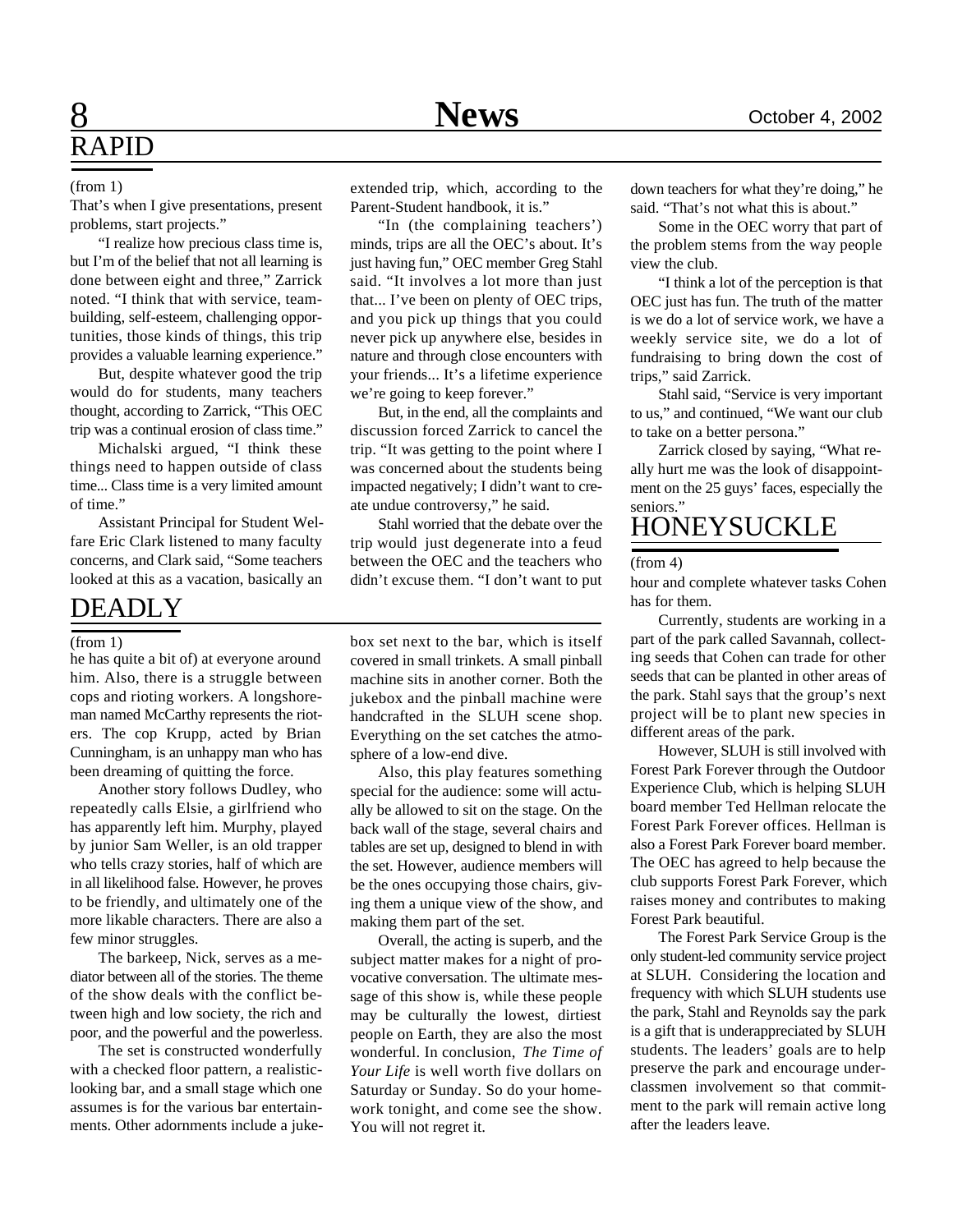### October 4, 2002 **Reature** 9 **Feature**

## Toilet paper, jelly beans, and kazoos: SLUH records

### **Matt Hoffman Editor in Chief**

I'll lay it out plain and simple: the time has come for us to pass the final frontier. SLUH needs to hold a world record in something, anything really—just as long as it's a record.

The real challenge of breaking a record is in thinking of a record to break. Well, that's not true. The hard part is breaking the record, but seeing as how we don't have a record to break, and how I'd like to think the record-breaking process is downhill after the conception of an idea, let's just pretend that we're tackling the hardest part now.

Who better to find a record to break, or create one and then break it, than our mentors, the faculty and

staff? A popular idea is to take the easy road

to record-breaking by simply identifying a record which SLUH already holds. Some teachers strongly suspect we already hold the record for the highest arrogance quotient.

Physics teacher Paul Baudendistel believes we currently hold the record for "least sleep by a group of 1100 people," or possibly for "most reading into a poem."

Maintenance staff member Scott Urban reminds the school that we already **The frustrations of building a can pyramid (dramatization).** "did the chicken wrap thing last year."

Urban also believes that SLUH goes through the most toilet paper used by students. "I replace seven or eight rolls a night," said Urban.

However, the validity of these records is questionable. In addition, this reporter strongly suspects some might have brought these records up, *gasp*, sarcastically.

We need a real record: the world's largest something, the world's most something, the world's first something.

History teacher Tom Finan thinks he can set a world record alone. "I'm sure I could eat something," said Finan.

English teacher Tim Curdt and Spanish teacher Charlie Merriott claim to hold world records themselves. Curdt claims to hold the world record for "most times slandered by another English teacher."

English teacher Steve Missey, one of the alleged slanderers, commented, "That (record) has been verified."

Curdt is by nature an experienced world record attempter. When he was in second grade, Curdt attempted, with a friend, to set the record for most consecutive catches of a Nerf ball. They got to 400 catches, but according to Curdt, "We had to (stop) because we had to go to the Muppet Movie."

Merriott claims to hold the record for "most consecutive days with a crappy-ass computer that doesn't work."

While it's nice to have record holders on staff, the school needs to hold a record of its own.

"(The record) has got to be something stupid. Something good would be too hard," said Spanish teacher Greg Bantle.

"Maybe something unique to SLUH (could make a good world record)," said physics teacher Kent Kershenski, noting, "Probably something in the pool hall could be done."

English teacher Miles Grier suggested SLUH set the record for the longest belly brigade.

Computer teacher Tim Rittenhouse thinks the record to break would be "most kazoos playing at the same time." Rittenhouse noted that the advantage to this record is that "you don't have to have any talents whatsoever." Rittenhouse wants to break a record, but "nothing that requires talent."

History teacher Steve Aylward suggested that SLUH break

a record by having every student "know the difference between Iran and Iraq and know how to pronounce the damn things."

After minutes of confused silence, science teacher Charlie Busenhart suggested SLUH host "the longest continuous soccer game."

Surprise World-Record-breakerthinker-upper and Tech Theatre teacher Scott Sanders said a good record would be "fitting the most of anything small into anything big." He suggested setting a record for fitting the most jelly beans in a Volkswagen Beetle. Sanders also suggested the longest amount of time a school

keeps people walking around a track. The plan would be to keep one student walking on the track at all times. "Keep people walking around for a month," said Sanders.

Art teacher John Mueller is the only faculty member to challenge Sanders for weirdest record suggestion, countering the jelly beans in a VW Beetle idea by suggesting we "all wear black shoes." It is uncertain whether Mueller wants to break a record or just really likes black shoes.

The best record to break would be a record which already exists. After paging through the book, 1996 edition (the finest), I think that the best record to break would be the soda can pyramid.

The current record for most cans in a soda can pyramid is 4900 cans. To add one more layer, and break the record, SLUH would have to make a 5525 can pyramid, which would be 25 cans high and 25 cans by 25 cans on the bottom level. If every student brought in 6 cans, we would easily have enough to construct the pyramid.

Ok, ok, there are some holes in this plan. As Grier pointed out jokingly, "We have some pretty clumsy freshmen."

In fact, as of right now, there is no plan in place to build this can pyramid. But it is possible. So let's rally together and get the name of our school in size 2.5 print in the 700-page *Guinness Book of World Records*.